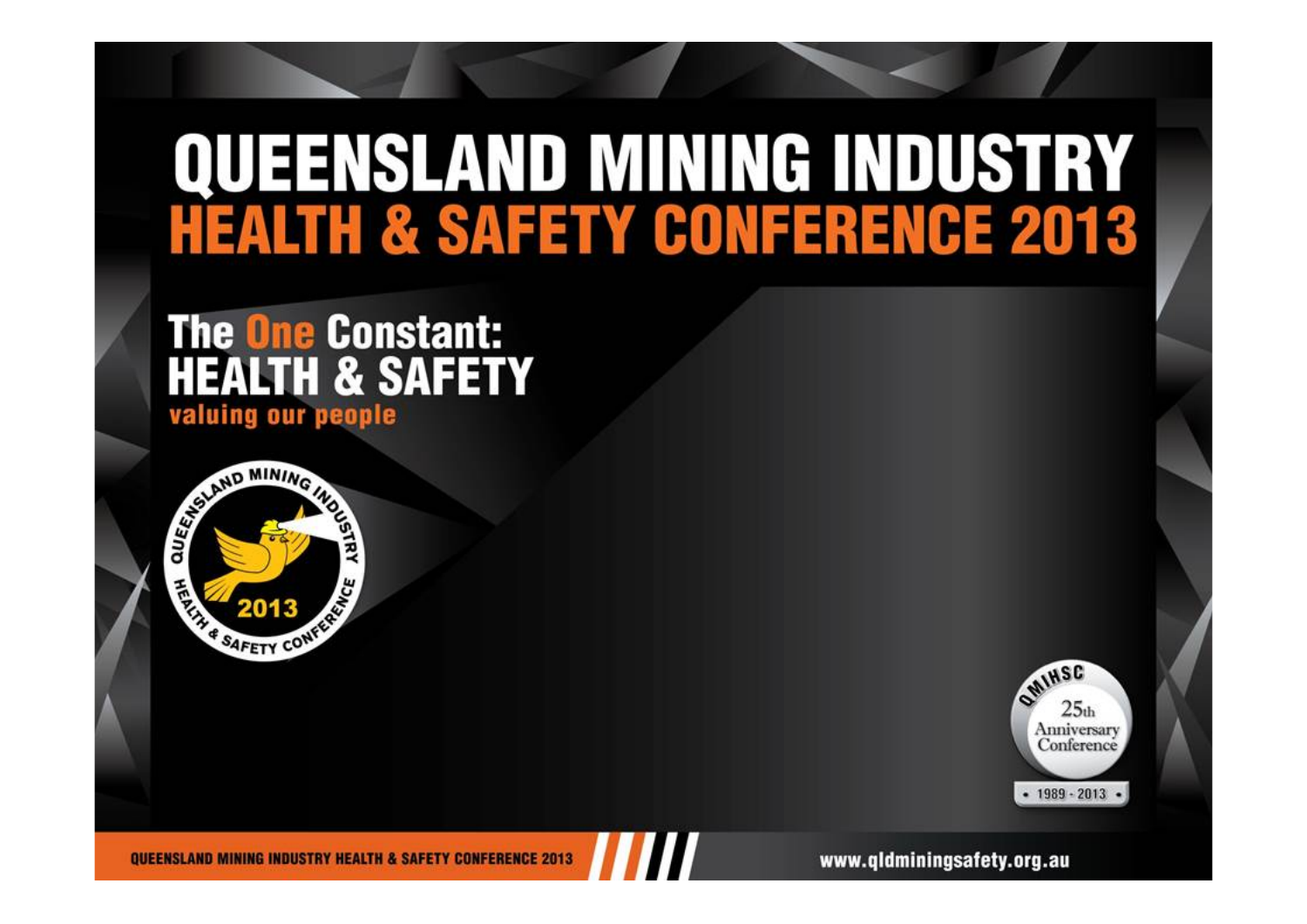

### **Obesity within the Workplace**

## **Health, Safety and Human Resource Perspective**

# **Warren Orsmond** Exercise Physiologist

North Queensland Therapy Service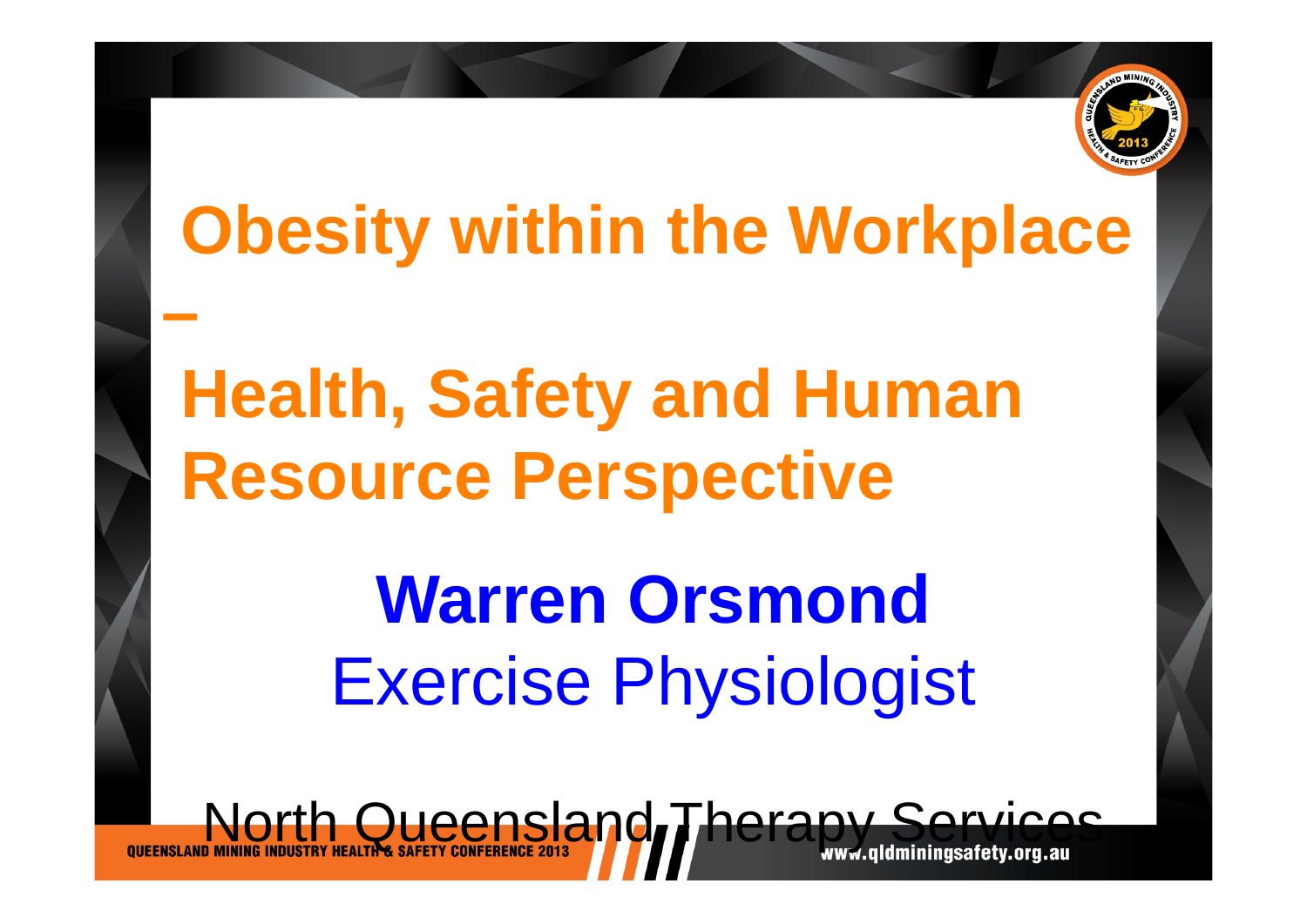

#### **OBESITY STATISTICS**

In 2008, the total annual cost of obesity to Australia, including health system costs, loss of productivity costs and carers' costs, was estimated at around \$58 billion.

Obesity within Australia is a growing concern with recent statistics indicating in 2011-2012 a higher proportion of males aged 18 years and over were overweight or obese (70%) compared with females (56%).

These overweight/obesity rates were up five and six percentage points respectively on the 1995 results. These estimates are based on people's measured height and weight and have been age standardised to account for differences in the structure of the population over time.



(a) Excludes persons for whom measured height or weight data was not available.

Source: ABS Australian Health Survey: First Results, 2011-12 (cat. no. 4364.0.55.001). ABS National Health Survey: Summary of Results, 2007-08 (cat. no. 4364.0).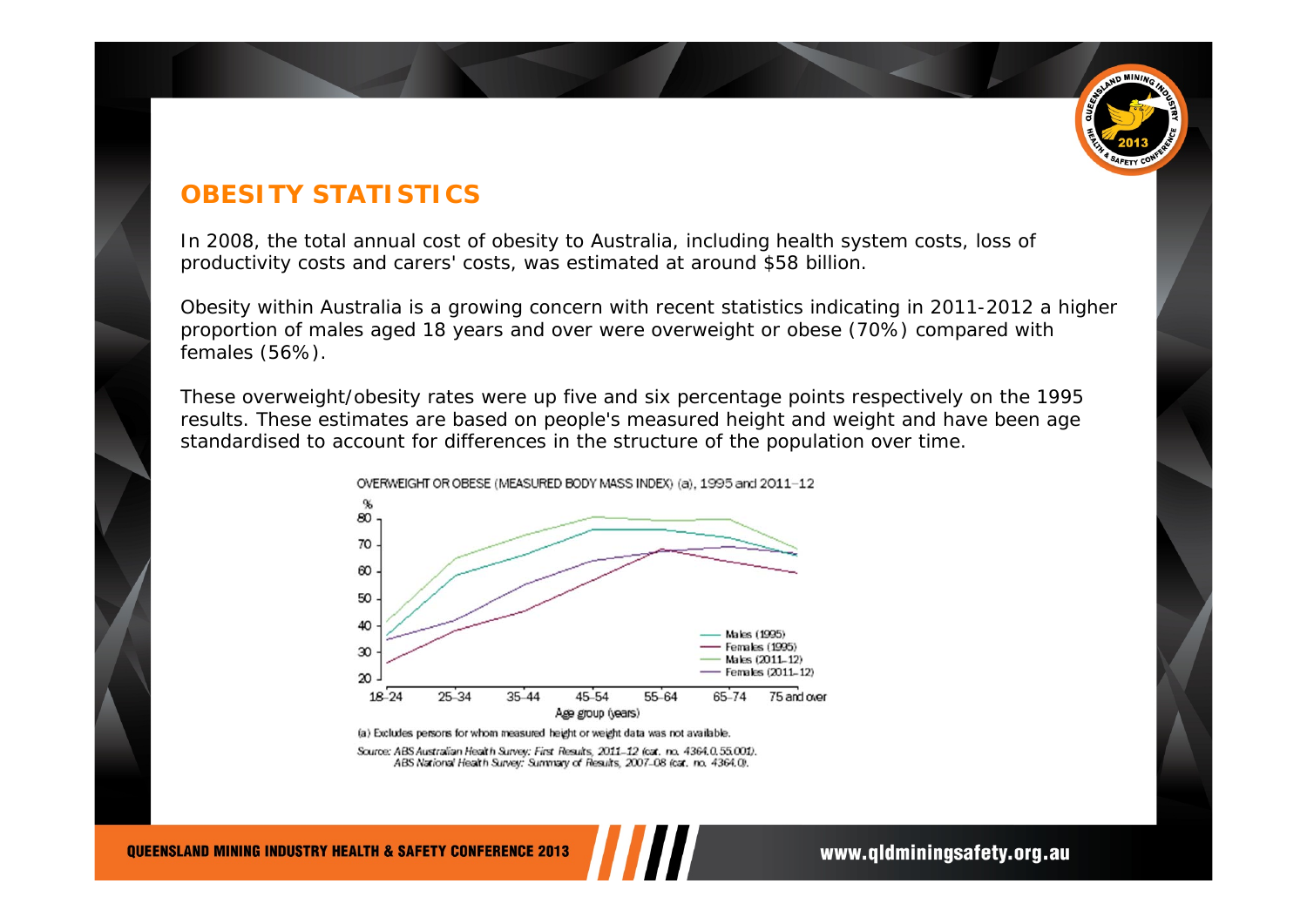

#### **BMI**

Over the last two decades, there has been a steady shift in the Australian population towards the higher end of the Body Mass Index (BMI), driven mainly by weight gain rather than by changes in height.

The BMI, a simple index of weight for height, is commonly used to classify people as overweight and obese. It is defined as the weight in kilograms divided by the square of the height in metres (kg/m2).1 A BMI index score of 30 or more is classified as being obese.

| Category                              | <b>BMI</b> range $-\text{kg/m}^2$ |
|---------------------------------------|-----------------------------------|
| Very severely underweight             | less than 15                      |
| Severely underweight                  | from $15.0$ to $16.0$             |
| Underweight                           | from $16.0$ to $18.5$             |
| Normal (healthy weight)               | from $18.5$ to $25$               |
| Overweight                            | from $25$ to $30$                 |
| Obese Class I (Moderately obese)      | from $30$ to $35$                 |
| Obese Class II (Severely obese)       | from $35$ to $40$                 |
| Obese Class III (Very severely obese) | over 40                           |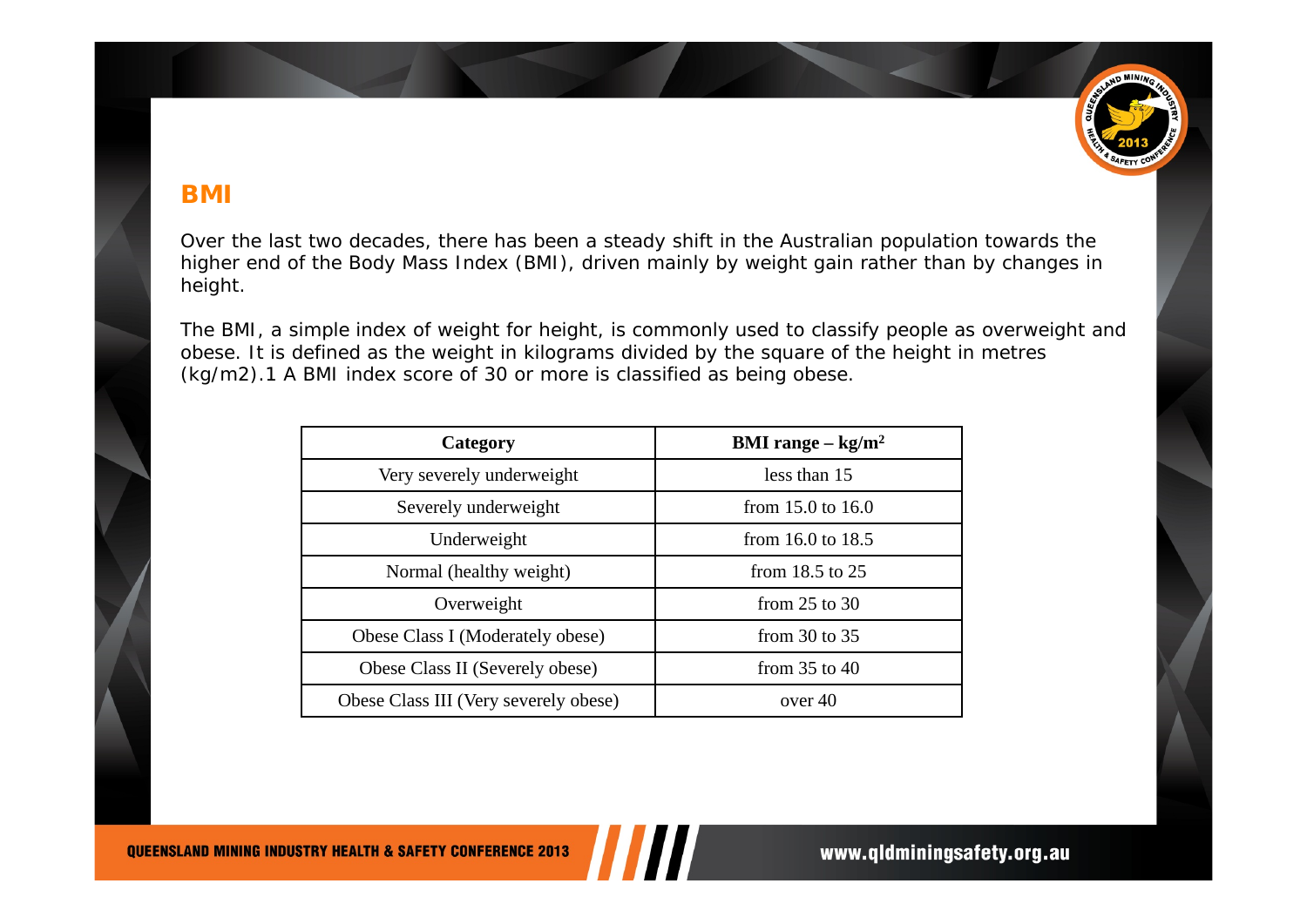### SAND MINING ã **FETY**

#### **BMI Chart**

#### **Where do you fit in?**

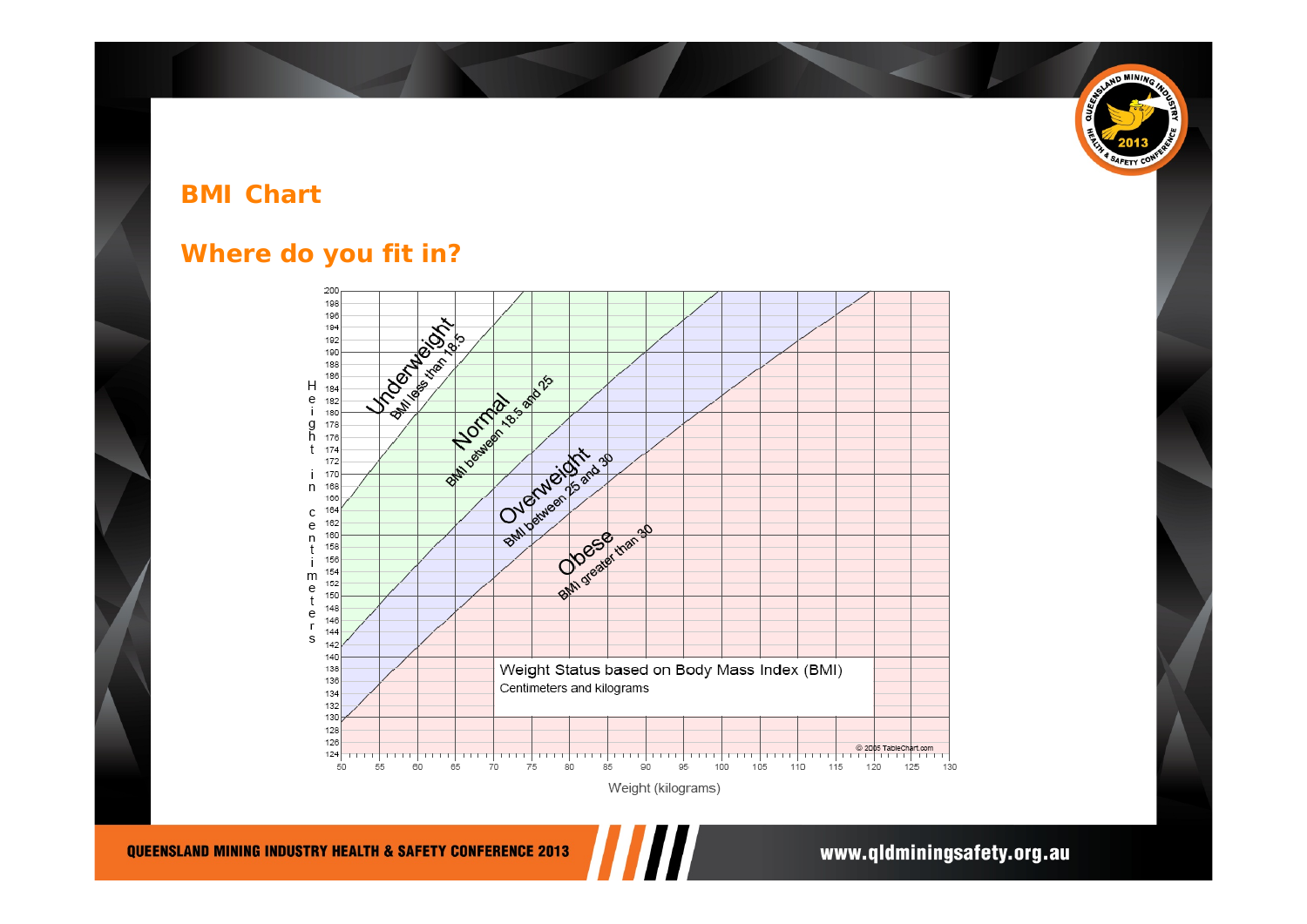

#### **Dealing with Obesity**

In dealing with obesity in the workplace it is better to focus on the "overall picture".

Focus should be on the associated health risk factors that impact on an individual's health including their ability to perform work within the workplace safely and avoiding unnecessary costs to both the employee and employer:

- Absenteeism (obese workers shown to be 1.7 times more likely to be absent from work)
- -Presenteeism (total cost estimated to Australia economy at \$34.1 billion in 2009/2010)
- -Work compensation claims (increase in injury numbers, claim duration and medical costs)
- Lost work days
- -Recruitment

With increasing obesity and associated health conditions it is certain to impact on the Australian workplace, increased body weight has been reported amongst shift workers in developed countries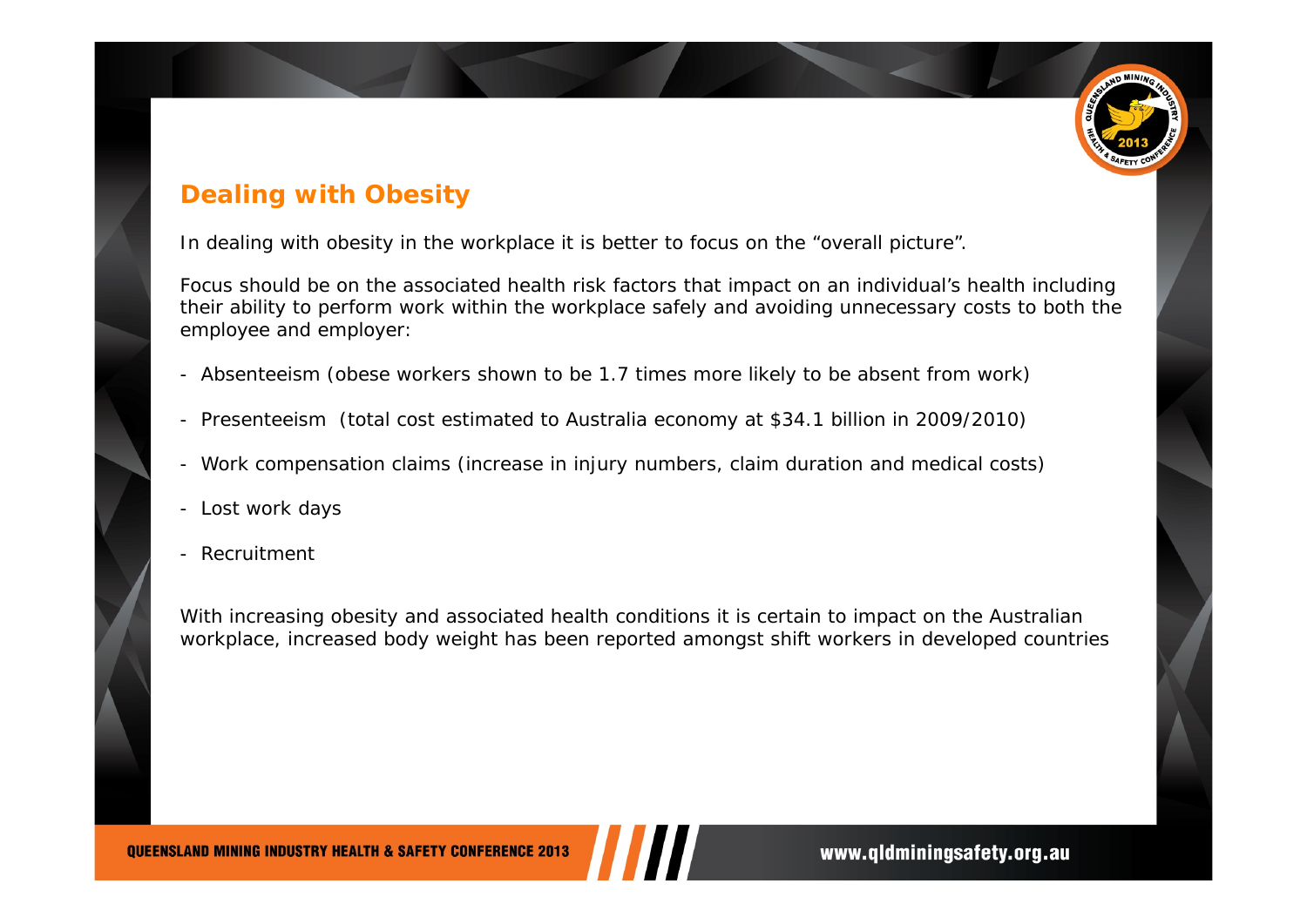# **D MININ**

#### **Health Risk Factors/Conditions**

Health risk factors and conditions associated with obesity may include:

- Hypertension
- -Diabetes
- -Cardiovascular Heart Disease (CHD)
- -Osteoarthritis/Joint conditions
- -Sleep Apnoea
- Poor renal function
- Decreased mobility

These associated health conditions may have an impact on individual's ability to perform work safely.

Obesity may restrict personal functioning including mobility, flexibility which may consequently lead to a higher risk of injury compared to individuals without such limitations.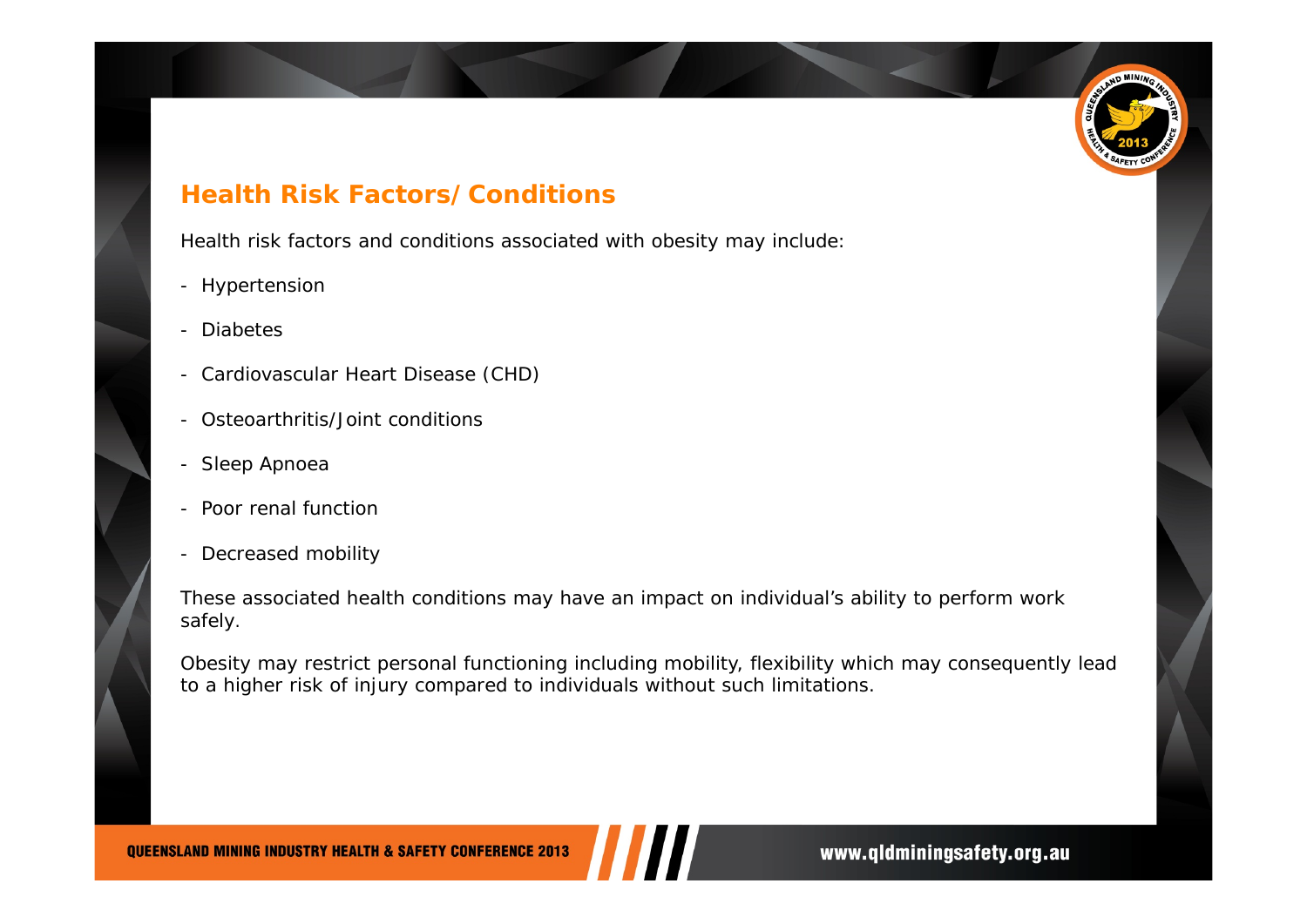

#### **Safety issues to be kept in mind when dealing with obesity and associated health conditions include:**

- Personal Protective Equipment
- Vibration exposure
- -Equipment and Workplace setup
- -Heat/environmental factors
- -Fatigue
- -Emergency response procedures, equipment and training

#### **Functional Job Task Analysis (JTA)**

Determine following regarding various roles:

- Possible physical movements
- -Frequencies in which both specific movements and tasks were performed
- -Organisational and environmental demands required of the role

Provides information regarding particular physical and medical conditions which would not be suited to the job, potential suitable duties available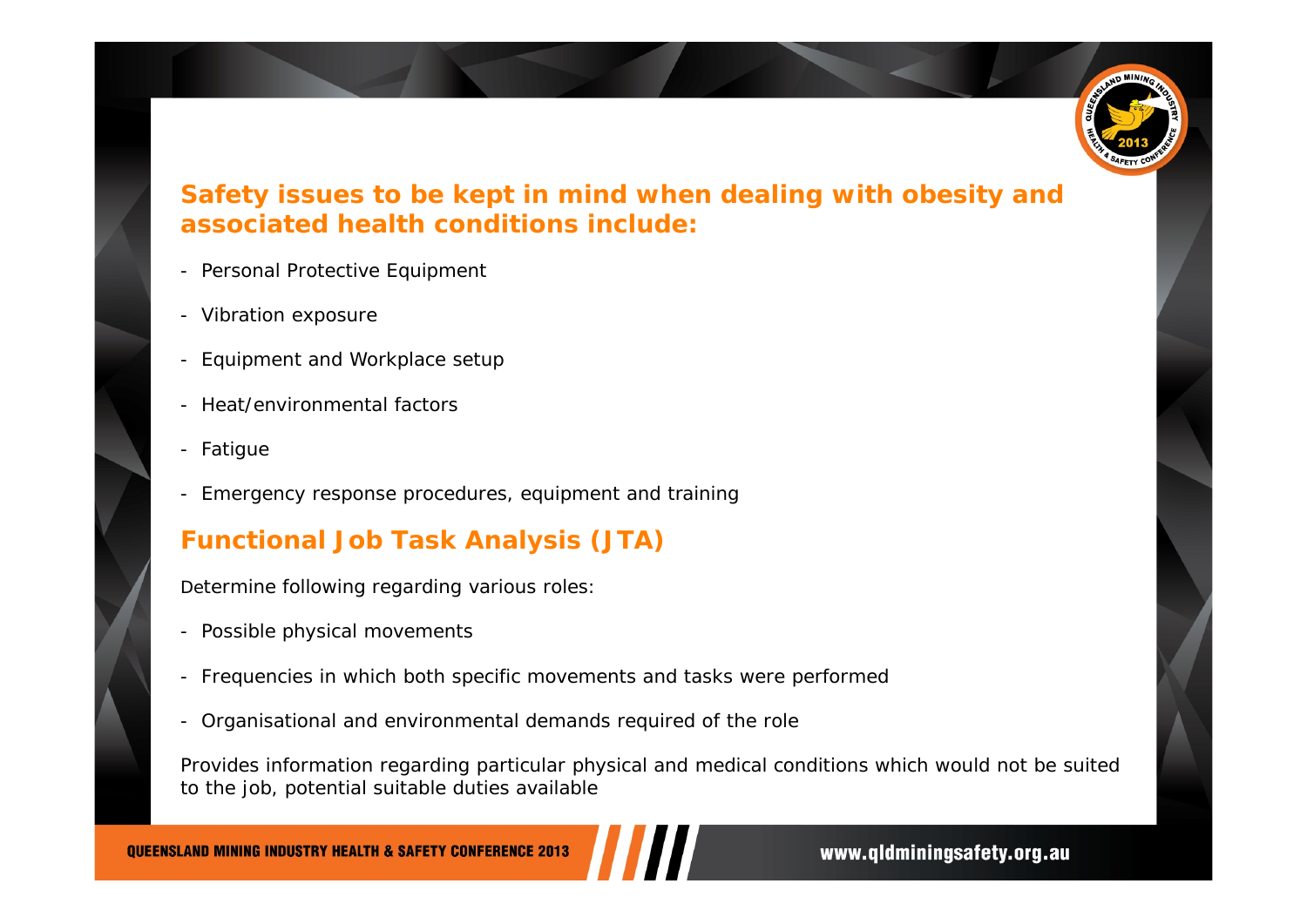

#### **Workplace Health and Safety**

Employer has a responsibility to safeguard its employees from unreasonable risks. It is permissible to do an act that is reasonably necessary to protect the health and safety of people at a place of work. For this exemption to apply there must be an unacceptable risk and the action must relate to that risk.

#### **Workplace Health and Safety Act 2011**

- Employer may do an act that is reasonably necessary to protect the health and safety of people at a place of work.
- Commonly argued exemption, and again it would be necessary for the respondent to provide an analysis of the work and the implications of not discriminating against a person, both for the workplace and other people.
- Cases do exist where a employer can avoid discrimination in the workplace based on an individual's health condition and ability to perform the inherent job tasks required.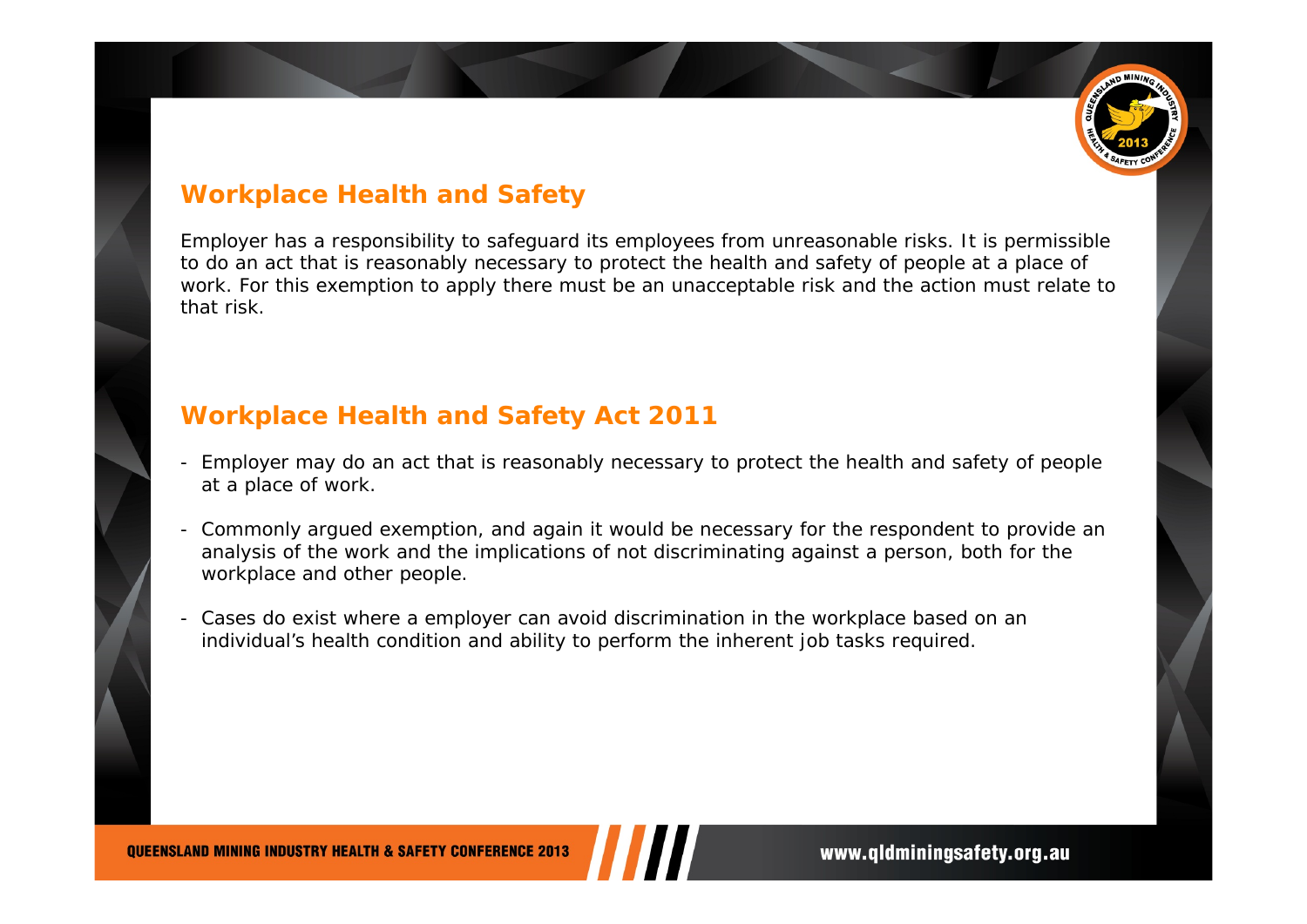

#### **Process**

If an individual is classified and diagnosed as having obesity and suffering from associated health conditions and these affect their ability to perform the inherent tasks for a specific job.

- What are the policies and principles within your workplace in dealing with these individuals
- -How should you approach these individuals as obesity may be a sensitive issue?
- - How does the Anti-Discrimination legislation in Queensland deal with obesity and associated health conditions in the workplace?

#### **The QLD Anti-Discrimination Act 1991**

Queensland Anti-Discrimination Act, obesity is not classified as impairment, therefore cases relating to obesity and termination of employment may not be able to seek discriminatory claims based on obesity

Justify an individual who is obese cannot perform the genuine occupational requirements due to their obesity and physical limitations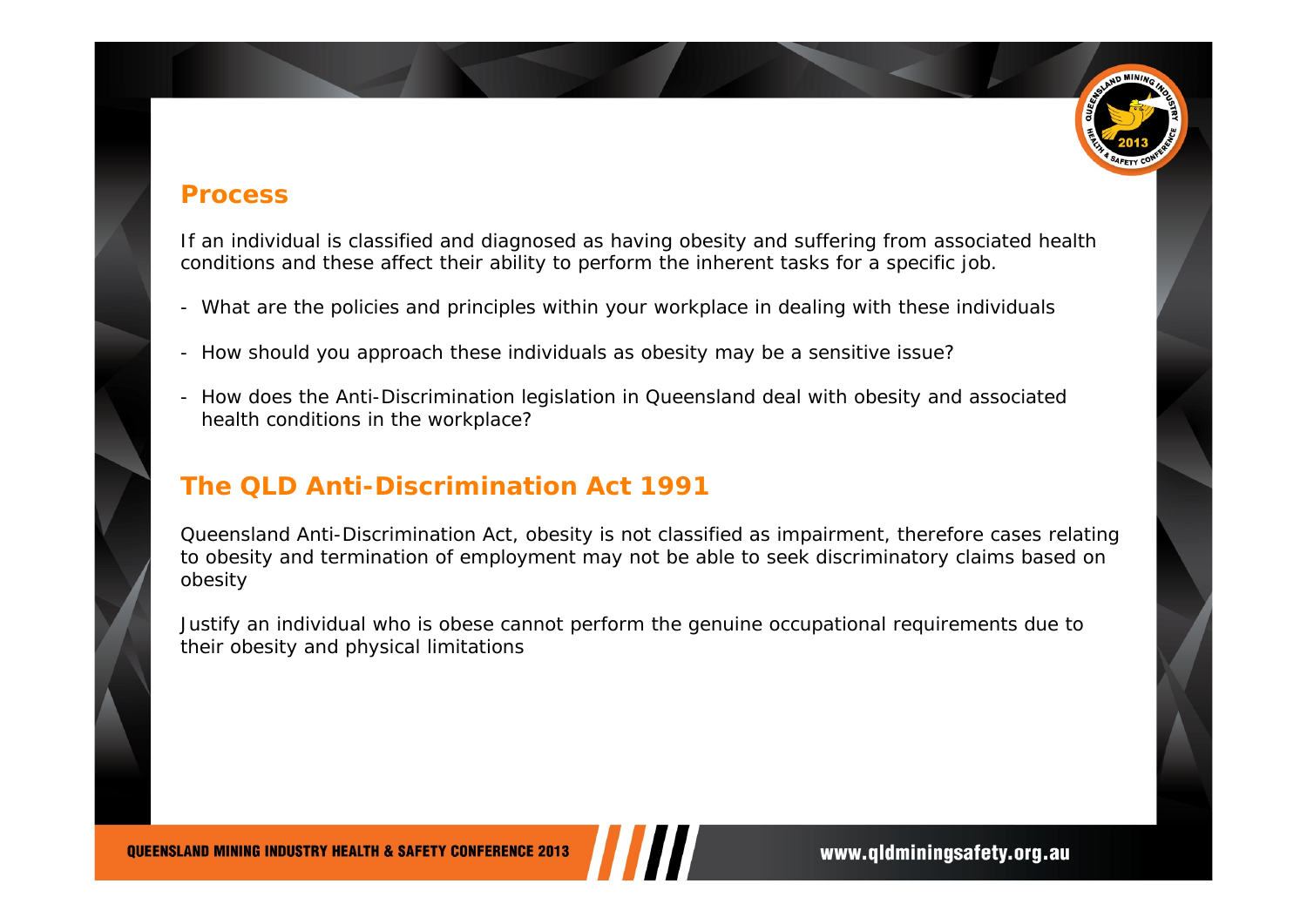

#### **The QLD Anti-Discrimination Act 1991**

- unlawful to discriminate against a person because of their impairment
- health conditions are classified as impairment according to the Act, and therefore it is unlawful to discriminate against any individual with such health conditions as stated in the Act

#### **Impairment covers all types of impairment including:**

- physical: including the total or partial loss of a person's bodily functions; the malfunction, malformation or disfigurement of a part of a person's body
- psychiatric: including mental illnesses; depression; anxiety; schizophrenia; bipolar disorder; anorexia
- sensory: including visual impairment and blindness; hearing impairment and deafness
- other conditions: including learning more slowly; epilepsy; autism and intellectual disabilities.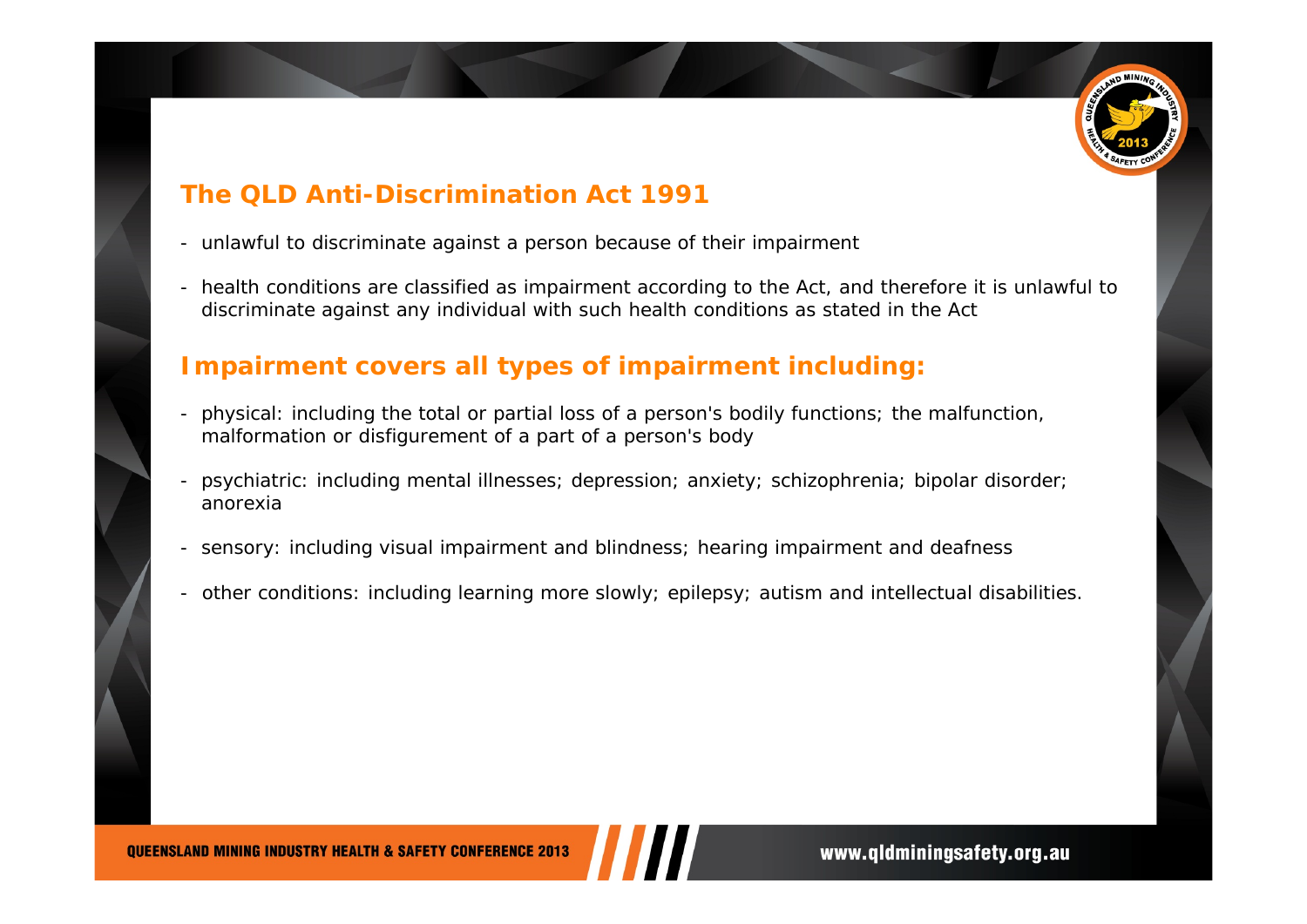

#### **Dealing with obesity, associated health conditions and Human Resources procedures**

Following needs to be explored to ensure a employer has completed "reasonable" adjustments to try and ensure they are able to accommodate the individual within an organisation, and if they are unable to what are the employers justifications:

- Genuine occupational requirements (section 25)
- Unjustifiable hardship (Section 5)
- -Supplying special services or facilities (Section 35)

Factors that are relevant in determining whether unjustifiable hardship applies include:

- the nature of the special services or facilities
- the cost of supplying the special services or facilities and the number of people who would benefit or be disadvantaged
- the financial circumstances of the person
- the disruption that supplying the special services or facilities might cause
- the nature of any benefit or detriment to all people concerned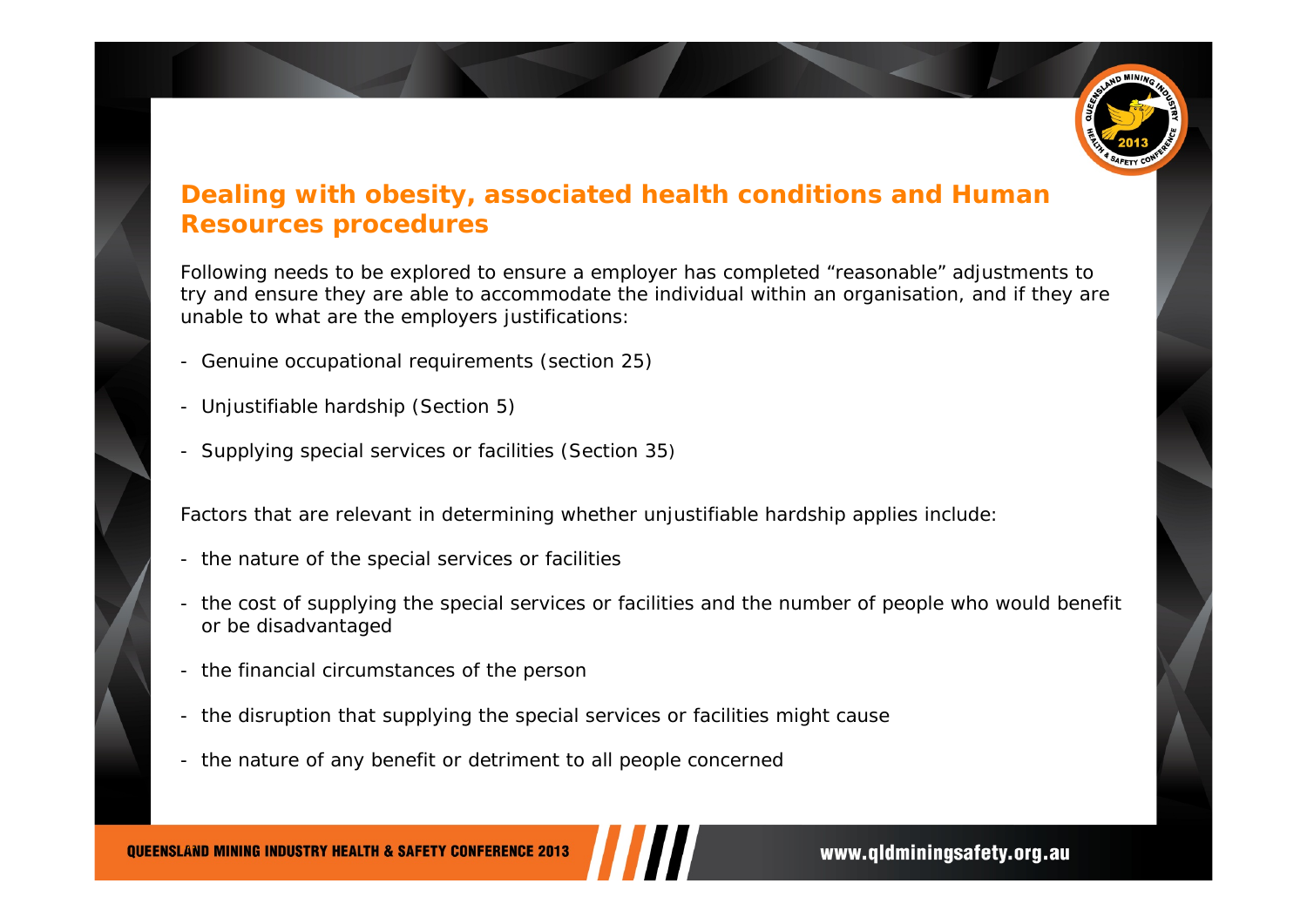

#### **Reasonable Adjustments**

May include:

- modifying premises or equipment (e.g. changing SWL of a workstation/machine seat from 130kg to 150kg)
- adjusting recruitment and selection procedures (e.g. BMI vs. functional assessment specific to a job role)
- changing the job design and work practices (e.g. allowing regular meal breaks for a worker with diabetes)
- providing training and other assistance (e.g. weight management programs with Exercise Physiologist, Nutritionist, Psychologist) s

Setting an appropriate timeframe with initial review at 3 months minimum and follow up at 6 – 12 months.

#### **Termination**

Employers and organisations cannot terminate a person's employment because of discriminatory reasons.

Termination of employment must only occur on valid non-discriminatory grounds.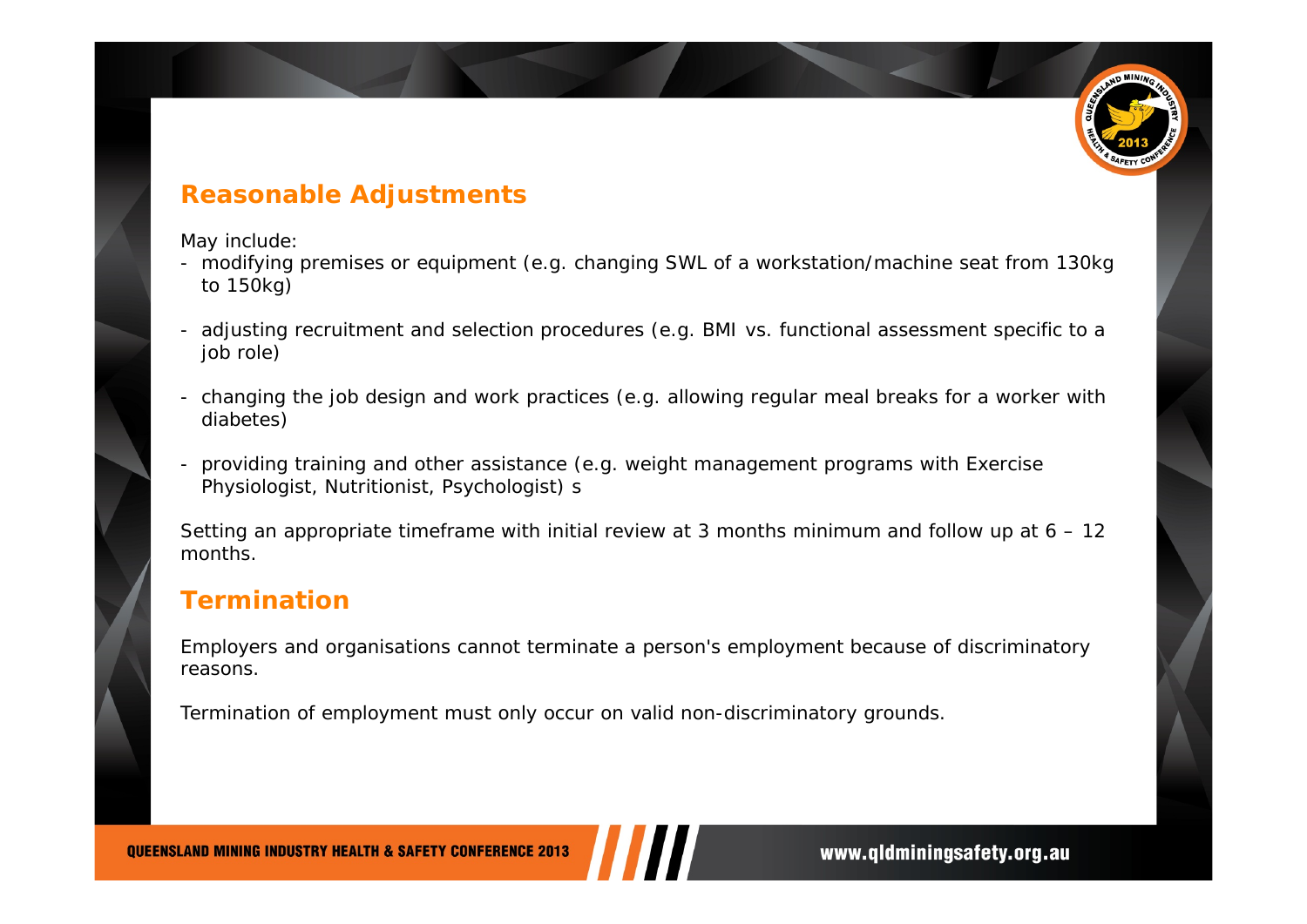#### **Prevention**

There is strong evidence that multi-component workplace interventions are effective for increasing physical activity, promoting healthy eating and preventing non-communicable illnesses like obesity.

The following activities have been previously trialled with varying success:

- -Provision of exercise facilities, memberships
- -Health promotion incentives
- -Dietary changes, and plan
- -Health bulletins
- -Routine medical clinics focusing on associated health conditions
- -Routine medical and functional assessments

The overall results and follow up regarding these activities are questionable and there is discussion for and against the use of these interventions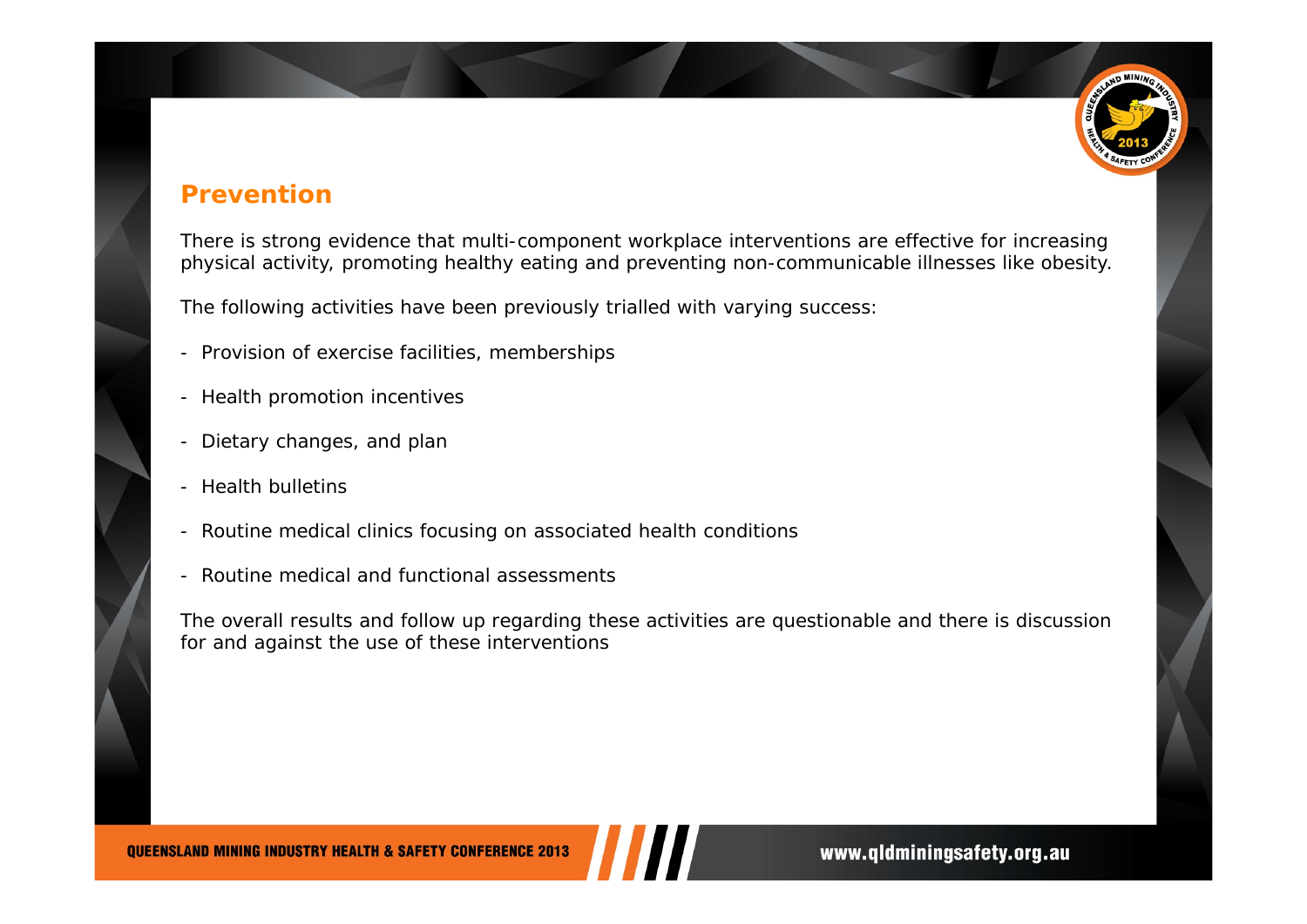

#### **Bellew's (2008) conducted a review for the Victorian Department of Human Services identified a range of success factors for Workplace Health Promotion:**

- senior management involvement
- participatory planning
- integrating Health Productivity Management/Workplace Health Promotion programs into the organisation's operations
- strengthening the organisational climate for implementation by making sure that targeted employees have easy access to high-quality training, technical assistance and documentation
- providing incentives for use and providing feedback on innovation use (all of which enhance motivation) and by making the innovation easily accessible or easy to use
- giving targeted employees time to learn how to deliver and use the innovation, and redesigning work processes to fit innovation use (all of which increase opportunities or remove barriers)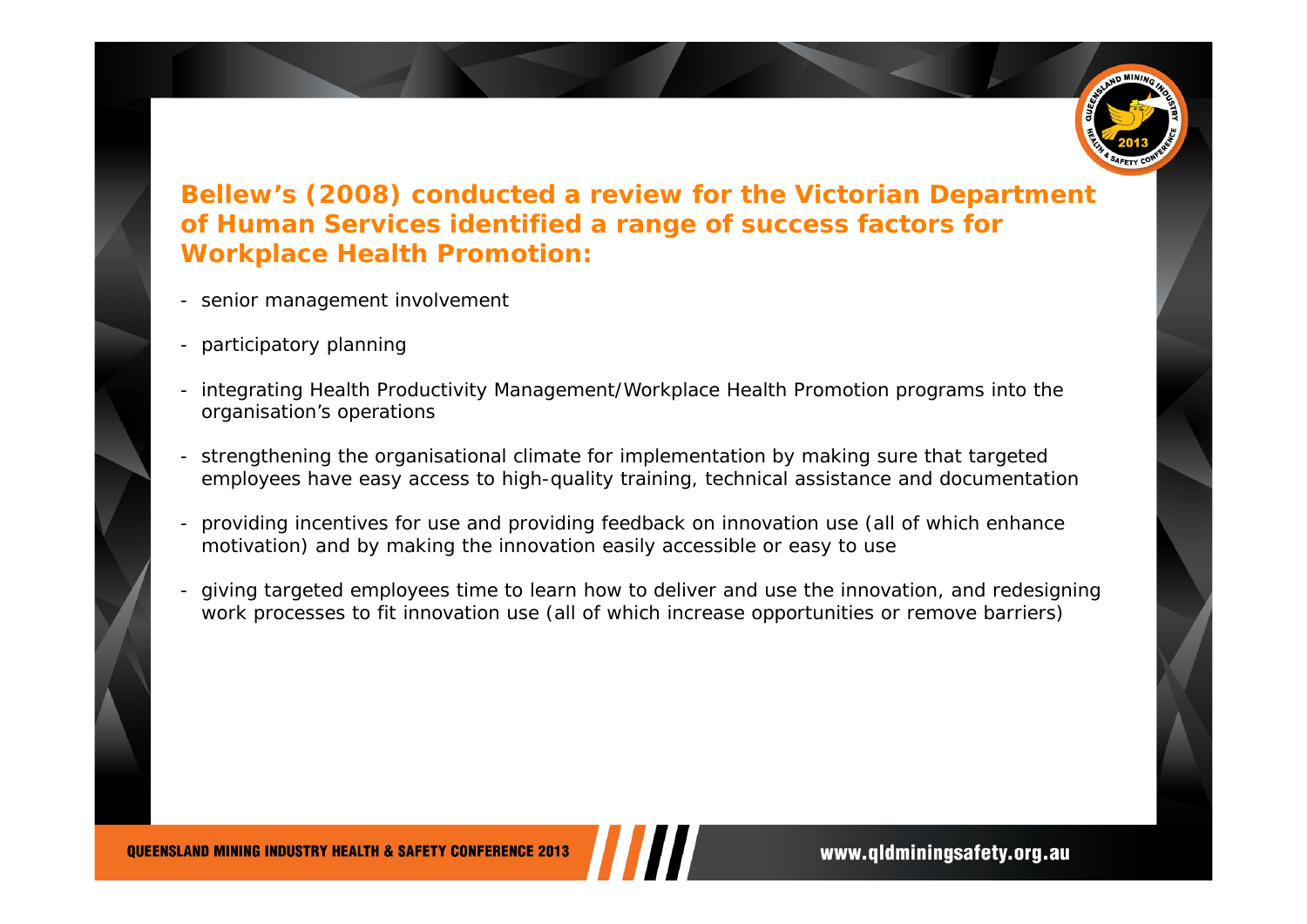

#### **Bellew's (2008) continued …**

- simultaneously addressing individual, environmental, policy, and cultural factors affecting health and productivity
- targeting several health issues
- recognition that a person's health is determined by an interdependent set of factors
- focusing primarily on employees' needs
- tailoring programs to address specific needs
- attaining high participation
- optimising the use of on-site resources
- ensuring long-term commitment to the program
- rigorously evaluating programs
- disseminating successful outcomes/promising practices to key stakeholders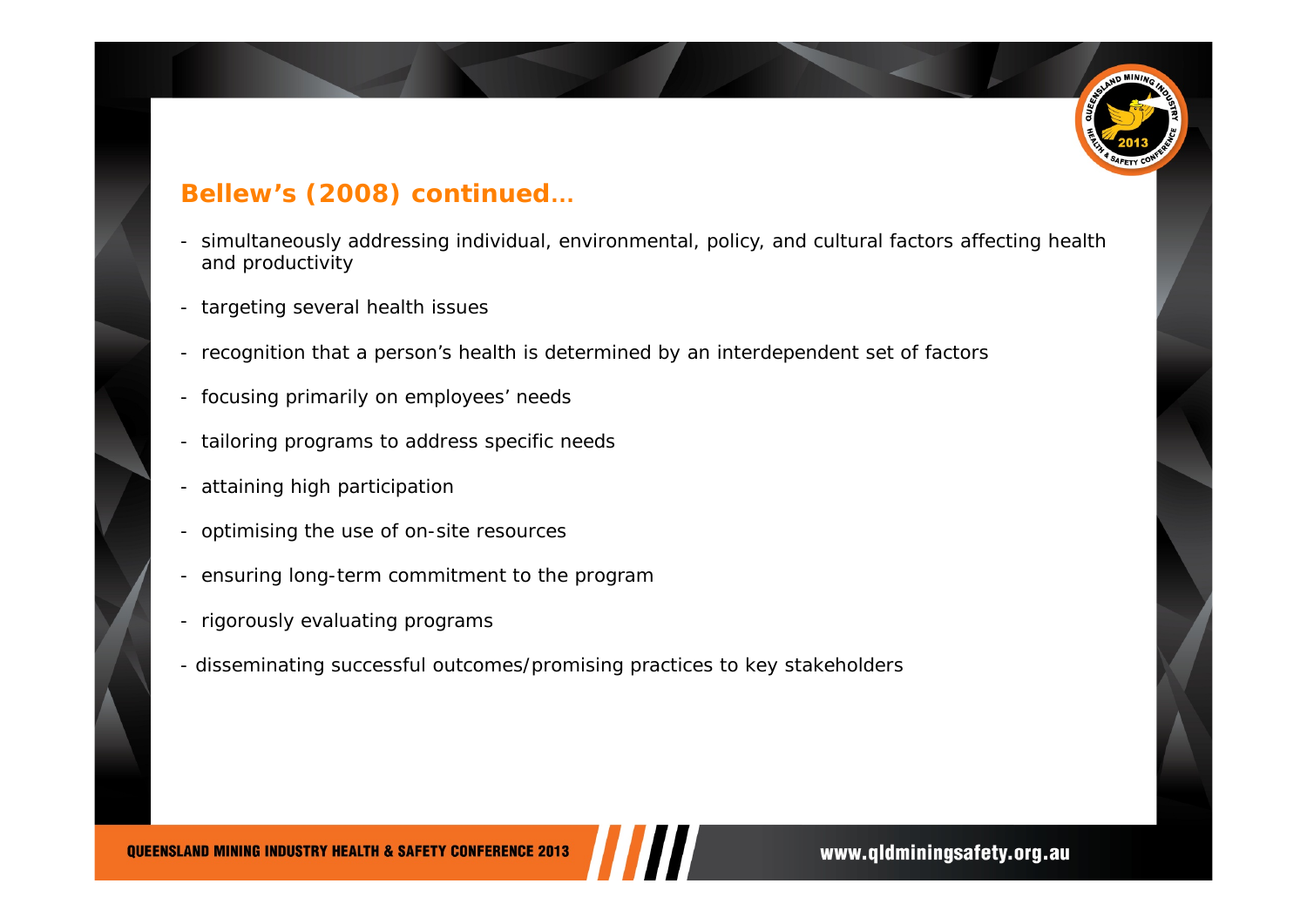

#### **Questions to be asked:**

If we want to move past the rhetoric that such programs are beneficial and confirm that these programs are making a difference then some basic questions need to be asked:

- -What are the benefits and/or outcomes being sought?
- -Once implemented, has the program been successful in achieving its objectives?
- -How do we know the program has been successful?
- -How was the program evaluated?
- What works/is best practice?

-

-